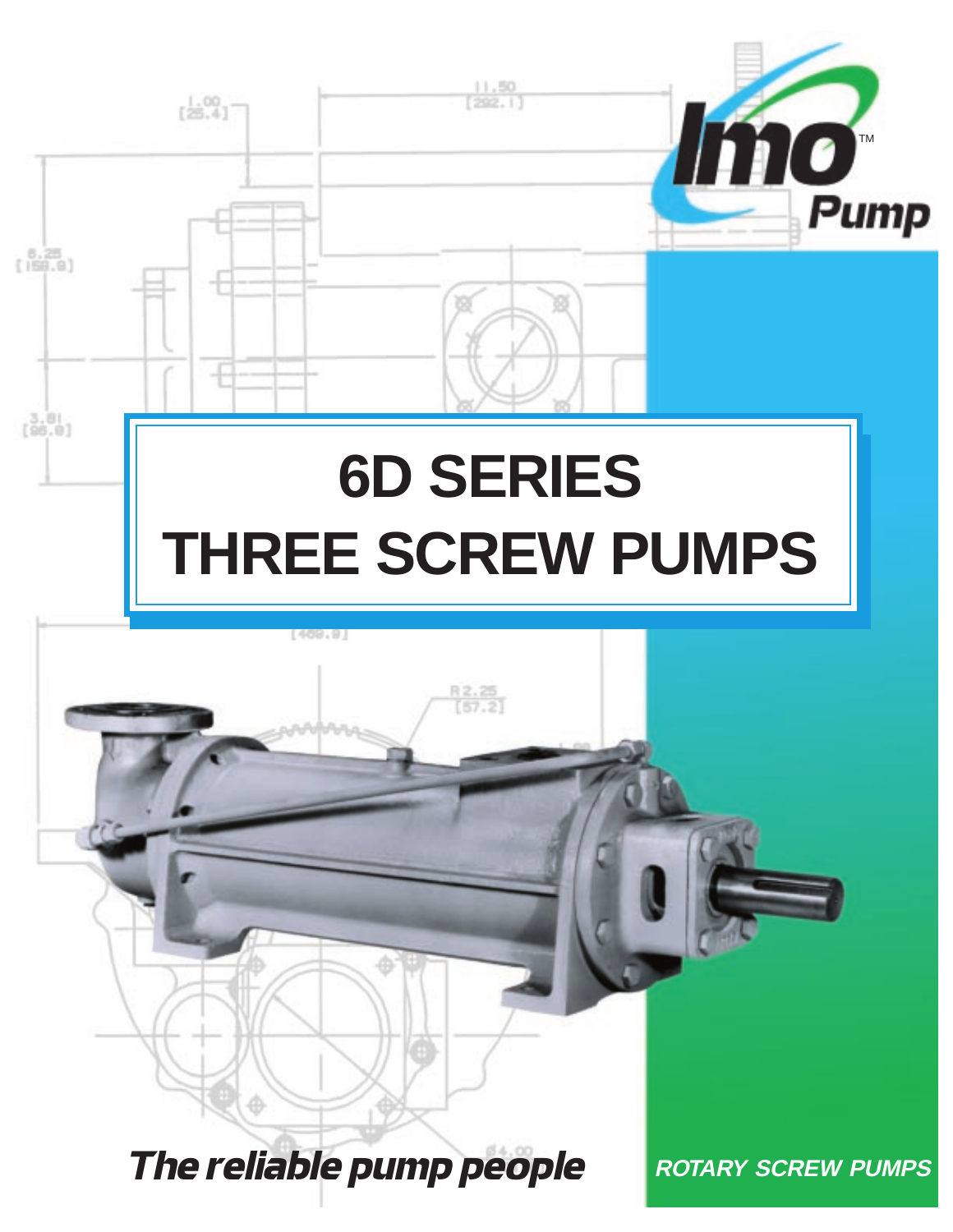## **Performance Shown at 1000 PSID (70 BAR), 200 SSU (43 CST)**



On the cover...6D-250 pump line typical for sizes 218-400 shown with standard (top) inlet position. Outlet socket weld adapter is included with pump.



6D-118 pump on pipeline turbo compressor gas sealing service Sealless Mag drive 6D-156 pump on turbo expander gas sealing service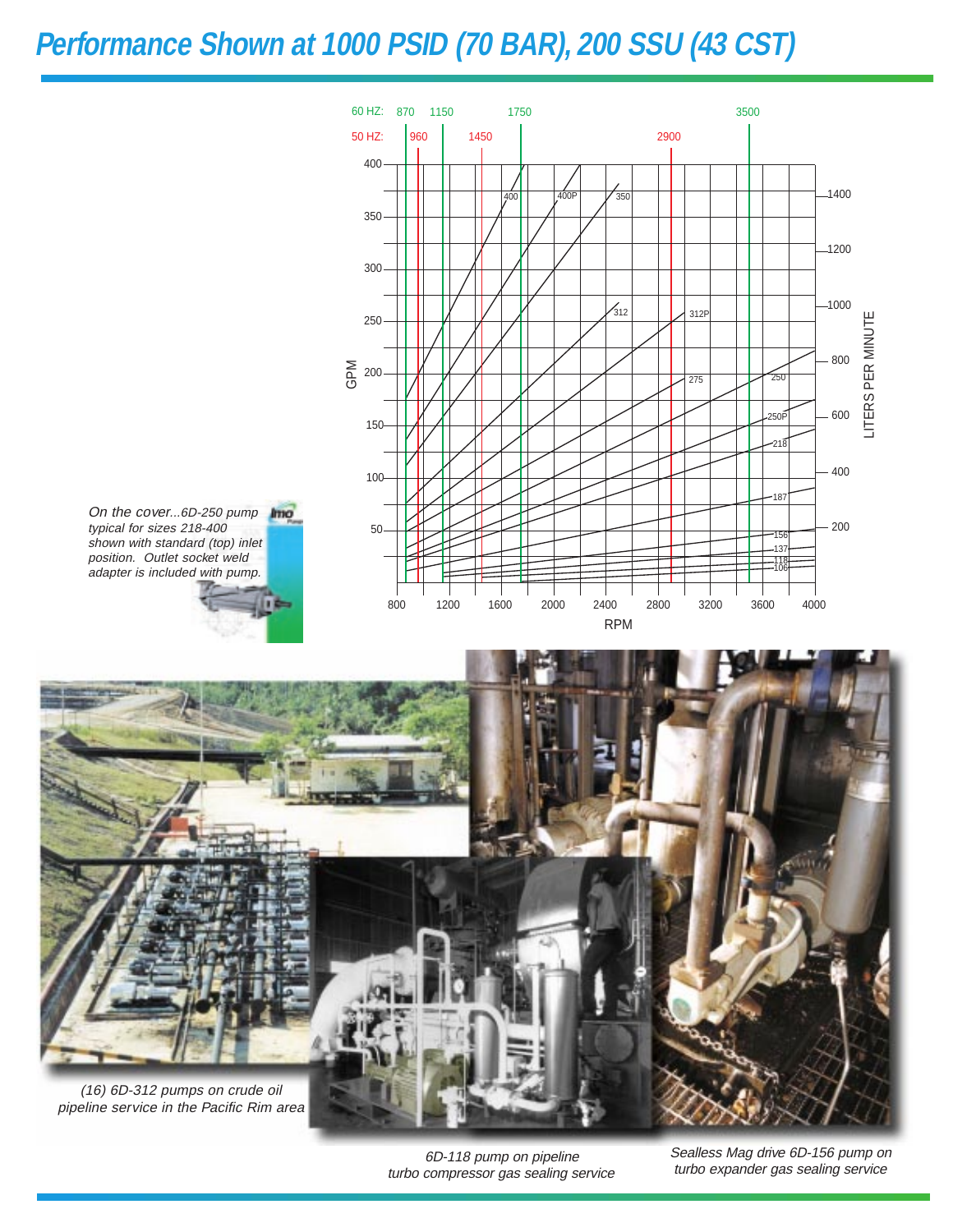



Shown above: 6D-118 typical of sizes 106 through 187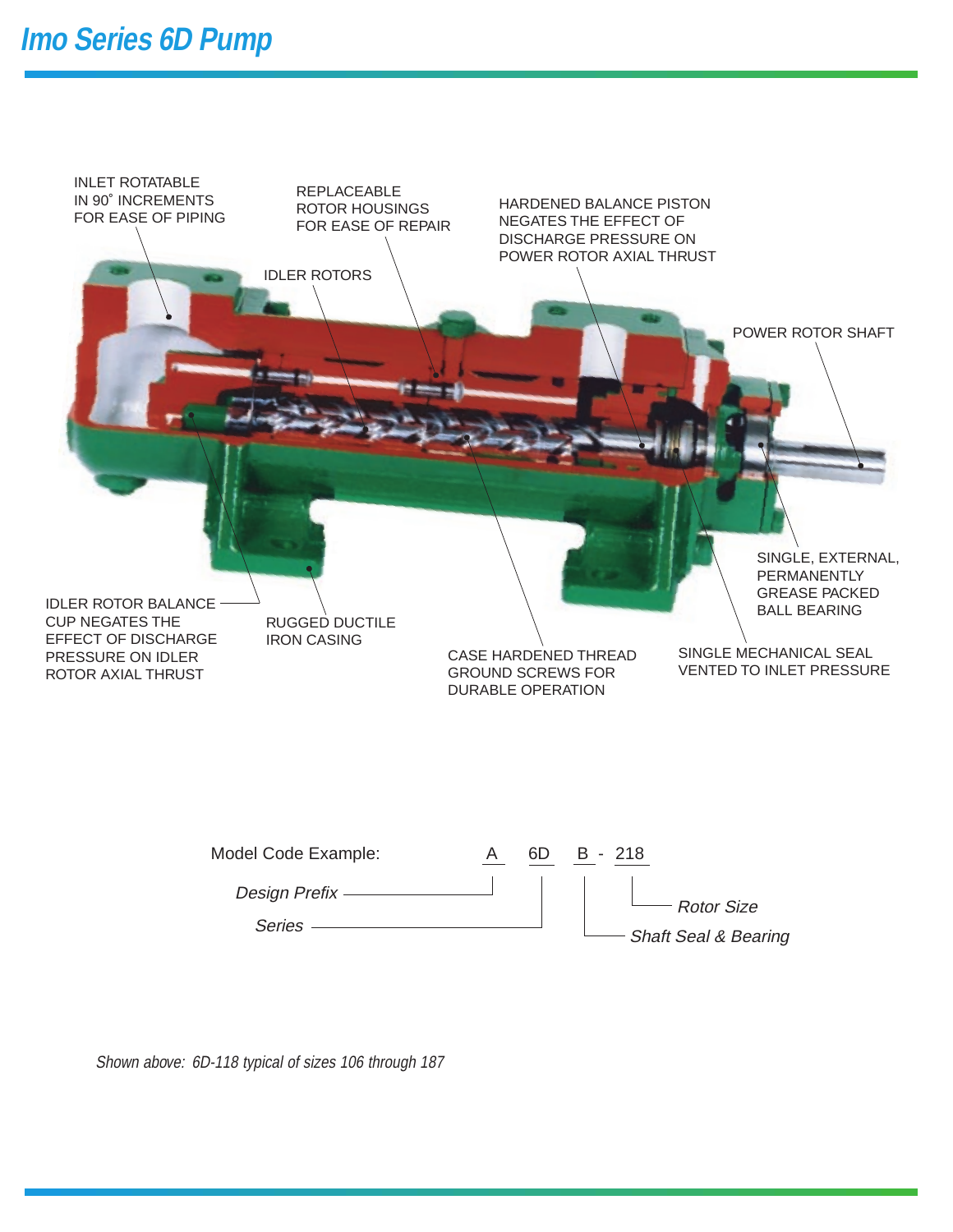## **Specifications**

| <b>Casing</b>             | High shock capacity ductile (nodular) iron. Consult Imo for steel case availability.                                                                                                                                                                                                                       |                                                                                              |                                                                                     |  |  |  |  |  |  |
|---------------------------|------------------------------------------------------------------------------------------------------------------------------------------------------------------------------------------------------------------------------------------------------------------------------------------------------------|----------------------------------------------------------------------------------------------|-------------------------------------------------------------------------------------|--|--|--|--|--|--|
| <b>Rotor Housing</b>      | Pearlitic gray iron for rotor sizes 106 through 187; bronze sizes 218 and larger.                                                                                                                                                                                                                          |                                                                                              |                                                                                     |  |  |  |  |  |  |
| <b>Power Rotor</b>        | Alloy steel, nitride hardened and thread ground.                                                                                                                                                                                                                                                           |                                                                                              |                                                                                     |  |  |  |  |  |  |
| <b>Idler Rotors</b>       | Pearlitic gray iron, induction hardened and thread ground for sizes 106 through 187;<br>alloy steel, nitride hardened and thread ground sizes 218 and larger.                                                                                                                                              |                                                                                              |                                                                                     |  |  |  |  |  |  |
| <b>Gaskets</b>            | Cellulose and non-asbestos fiber.                                                                                                                                                                                                                                                                          |                                                                                              |                                                                                     |  |  |  |  |  |  |
| <b>Seal &amp; Bearing</b> | Type B: Buna N bellows mechanical seal, Buna N O-rings and standard external, perma-<br>nently grease packed, deep groove ball bearing – recommended for distillate fuels and<br>lubricating oil or hydraulic fluids.                                                                                      |                                                                                              |                                                                                     |  |  |  |  |  |  |
|                           | Type H: Positive drive mechanical seal, fluorocarbon O-rings and external high tempera-<br>ture, permanently grease packed, deep groove ball bearing.                                                                                                                                                      |                                                                                              |                                                                                     |  |  |  |  |  |  |
|                           | Sealless magnetic drive also available.                                                                                                                                                                                                                                                                    |                                                                                              |                                                                                     |  |  |  |  |  |  |
| <b>Accessories</b>        | Completely mounted, built to order pump/driver assemblies are available with baseplates,<br>ANSI RF spool pieces, NEMA 'C' face adapters.                                                                                                                                                                  |                                                                                              |                                                                                     |  |  |  |  |  |  |
|                           | <b>Outlet Pressure</b> 1500 PSIG (103 BAR) maximum for lube, seal and hydraulic oils. 1000 PSIG (70 BAR)<br>maximum for distillate, residual and crude oils. Minimum recommended differential pres-<br>sure is 40 PSI (2.8 BAR).                                                                           |                                                                                              |                                                                                     |  |  |  |  |  |  |
| <b>Inlet Pressure</b>     |                                                                                                                                                                                                                                                                                                            | Type B & H: 75 PSIG (5 BAR) maximum, sizes 106-187<br>50 PSIG (3 BAR) maximum, sizes 218-400 |                                                                                     |  |  |  |  |  |  |
| <b>Viscosity</b>          | 33 SSU (2.0 CST) minimum                                                                                                                                                                                                                                                                                   |                                                                                              |                                                                                     |  |  |  |  |  |  |
|                           | Type B:<br>3000 SSU (650 CST) maximum (consider cold start)                                                                                                                                                                                                                                                |                                                                                              |                                                                                     |  |  |  |  |  |  |
|                           | Type H:                                                                                                                                                                                                                                                                                                    | Viscosities above 3000 SSU (650 CST)                                                         |                                                                                     |  |  |  |  |  |  |
| <b>Temperature</b>        |                                                                                                                                                                                                                                                                                                            | Type B: $0 \text{ to } 180^{\circ}F$ (-18 to 82 $^{\circ}C$ )                                |                                                                                     |  |  |  |  |  |  |
|                           | Type $H$ :                                                                                                                                                                                                                                                                                                 | Sizes 106-187:                                                                               | 0 to 250°F (-18 to 121°C) for <1800 RPM<br>0 to 225°F (-18 to 107°C) for > 1800 RPM |  |  |  |  |  |  |
|                           |                                                                                                                                                                                                                                                                                                            |                                                                                              | Sizes 218 and up: 0 to 200°F (-18 to 93°C)                                          |  |  |  |  |  |  |
| <b>Speed</b>              | See curve termination for maximum speed. Do not exceed 1800 RPM when pumping<br>residual fuels or crude oil due to the presence of abrasives and contaminants.                                                                                                                                             |                                                                                              |                                                                                     |  |  |  |  |  |  |
| <b>Drive</b>              | Direct only. Magnetic drive also available to 200 HP at 3500 RPM.                                                                                                                                                                                                                                          |                                                                                              |                                                                                     |  |  |  |  |  |  |
| <b>Rotation</b>           | Clockwise facing pump shaft.                                                                                                                                                                                                                                                                               |                                                                                              |                                                                                     |  |  |  |  |  |  |
| <b>Mounting</b>           | May be foot mounted in any orientation. Flange mounting optional for certain applications.                                                                                                                                                                                                                 |                                                                                              |                                                                                     |  |  |  |  |  |  |
| <b>Filtration</b>         | Inlet strainers are required to keep contaminants and abrasives out of the pump. They<br>must be selected in consultation with the strainer vendor to prevent pump starvation.<br>Normally, 60 mesh (0.01 inch-238 micron) for light and 1/8-3/16 inch (3-5mm) openings<br>for heavy oils are recommended. |                                                                                              |                                                                                     |  |  |  |  |  |  |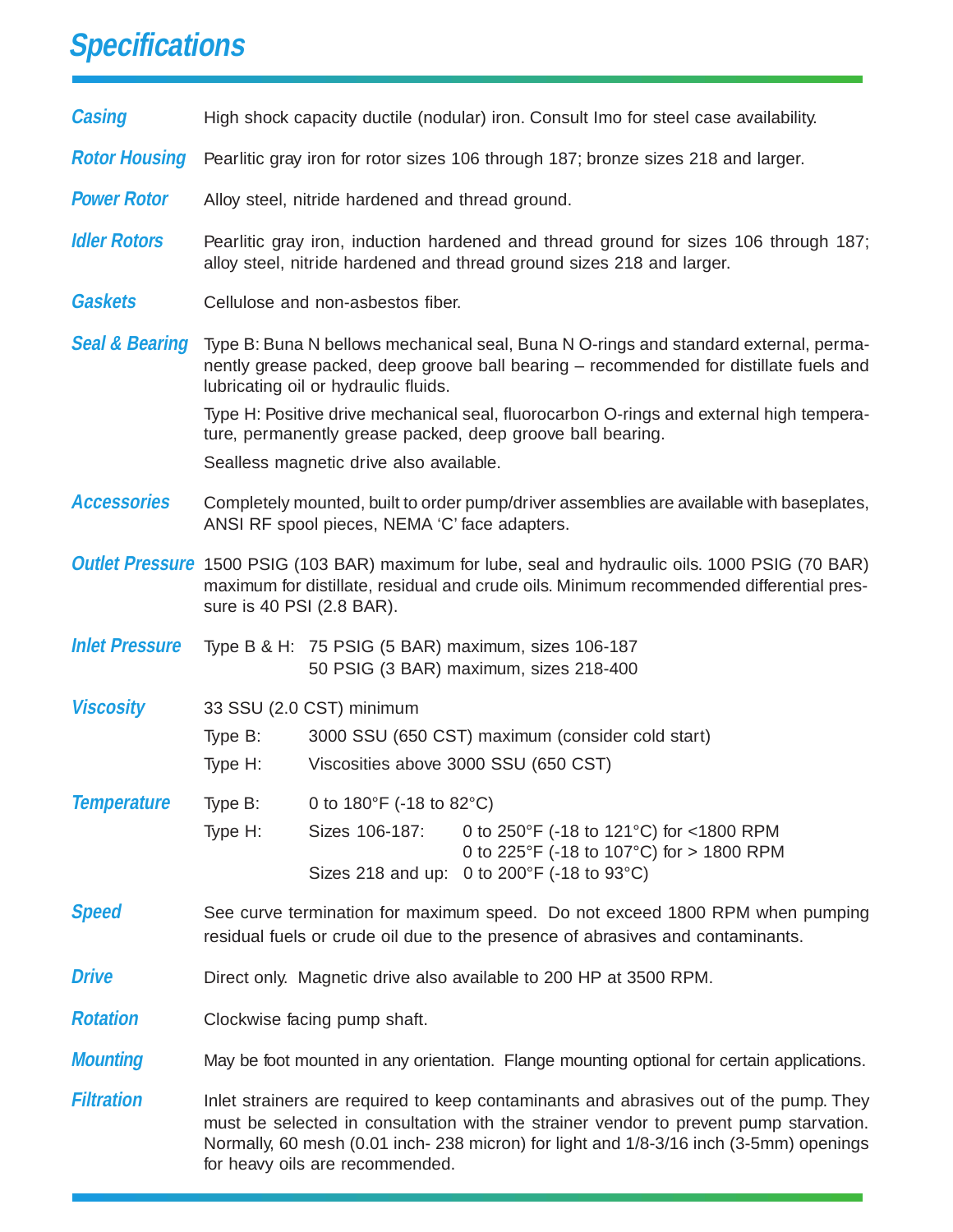Series 6D Imo pumps are intended for relatively high pressure service on petroleum or similar viscosity liquids. Typical applications include crude oil pipeline service, fuel atomization for burning in a steam boiler, fuel injection for combustion gas turbines, fluid power service on hydraulically operated machinery, gas sealing in centrifugal compressors and hydrostatic bearing support.

These pumps are hydraulically balanced in both the axial and radial directions which eliminates bearing loads due to discharge pressure. The single bearing is external to the liquid pumped and does not rely on the lubricating qualities of the pumped liquid. The single mechanical seal is exposed only to inlet pressure. Very low airborne noise levels are normal for Imo three screw positive displacement pumps as are high operating efficiencies and non-pulsating delivery of flow.



|             | Α           |       | B           |           | H           |            |             |           | W           |     | <b>WEIGHT</b> |      |
|-------------|-------------|-------|-------------|-----------|-------------|------------|-------------|-----------|-------------|-----|---------------|------|
| <b>SIZE</b> | <b>INCH</b> | MМ    | <b>INCH</b> | <b>MM</b> | <b>INCH</b> | МM         | <b>INCH</b> | <b>MM</b> | <b>INCH</b> | МM  | LBS.          | KG   |
| 106         | 1           | 25.4  | 1           | 25.4      | 6.8         | 172        | 18.4        | 468       | 6           | 153 | 49            | 22.2 |
| 118         | $1 - 1/2$   | 38.1  | 1           | 25.4      | 7           | 189        | 19.6        | 498       | 6.3         | 161 | 57            | 25.9 |
| 137         | $1 - 1/2$   | 38.1  | 1           | 25.4      | 7.3         | 185        | 21.7        | 552       | 6.5         | 166 | 71            | 32.2 |
| 156         | 2           | 50.8  | $1 - 1/2$   | 38.1      | 7.8         | 197        | 24.2        | 615       | 7           | 178 | 83            | 37.7 |
| 187         | 2           | 50.8  | $1 - 1/2$   | 38.1      | 8.3         | 210        | 26.5        | 674       | 7.5         | 191 | 117           | 53   |
| 218         | $2 - 1/2$   | 63.5  | 2           | 50.8      | 9           | 244        | 36.5        | 928       | 9           | 228 | 204           | 93   |
| 250         | 3           | 76.2  | $2 - 1/2$   | 63.5      | 10.75       | <i>280</i> | 39.9        | 1014      | 10          | 254 | 309           | 140  |
| 275         | 3           | 76.2  | 3           | 76.2      | 11.12       | 313        | 42          | 1067      | 11          | 280 | 350           | 159  |
| 312         | 4           | 101.6 | 3           | 76.2      | 11.75       | 331        | 46          | 1169      | 12          | 305 | 392           | 177  |
| 350         | 5           | 127   | 4           | 101.6     | 13.25       | 412        | 50.4        | 1281      | 13          | 331 | 510           | 231  |
| 400         | 6           | 152.4 | 4           | 101.6     | 16          | 432        | 55          | 1397      | 14          | 356 | 845           | 383  |